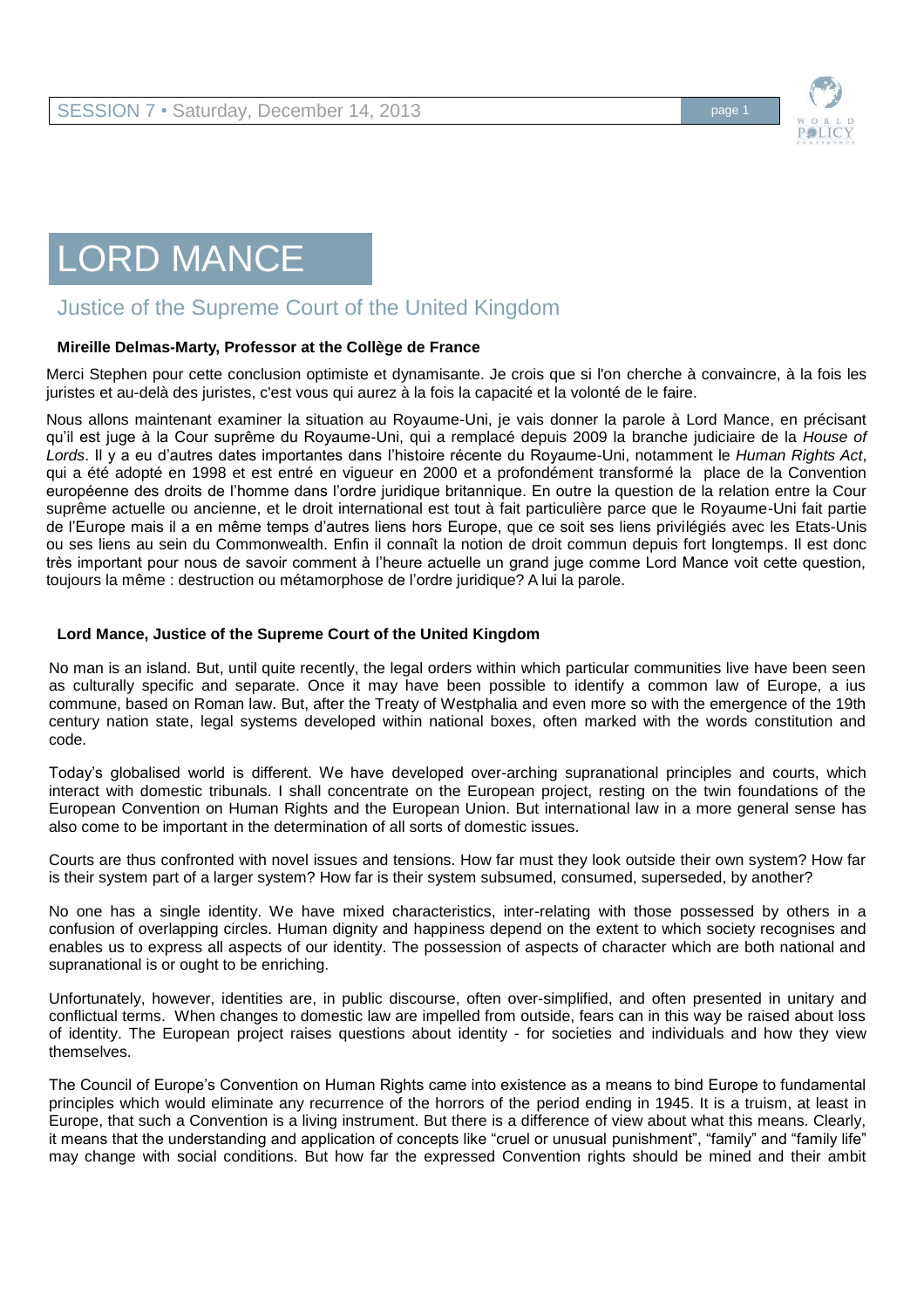

extended in a continual process of discovery of new implications, not infrequently overlapping with domestic law, can be controversial.

The origins of the European Communities or now Union are found in a parallel aim, to merge German identity within a larger body, which would prevent any recurrence of the murderous aggression which devastated Europe prior to 1945. Over time, however, a broader rationale has emerged, to preserve Europe's role and European principles and significance in the wider world, in the face of the emergence of new powers, political as well as economic, in other parts of the world.

Article 2 TEU states that the European Union is founded on values, common to all member states, of respect for human dignity, freedom, democracy, equality, the rule of law and human rights. The recitals speak of these as developing from Europe's "cultural, religious and humanist inheritance", and of a desire "to deepen the solidarity between [Europe's] peoples while [at the same time] respecting their history, culture and their traditions". Article 67(1) commences Title V TFEU on The Area of Freedom, Security and Justice by stating that the Union shall constitute such an area "with respect for fundamental rights and the different legal systems and traditions of the Member States".

There are here of course tensions. Tension is also evident in the further recited resolve "to continue the process of creating an ever closer union among the peoples of Europe, in which decisions are taken as closely as possible to the citizen in accordance with the principle of subsidiarity". Article 5 explains that "the use of Union competences is governed by the principles of proportionality and subsidiarity". The latter principle means that the Union should only act on objectives which cannot be sufficiently achieved by the Member States, but can be better achieved at the Union level. Protocol No 2 seeks to fill out and reinforce both principles. It includes a provision giving national Parliaments a new power to issue reasoned opinions objecting to any particular measure as not conforming with the principle of subsidiarity.

How far European states would go with the European slogan of "ever closer union" was always a question. This was particularly so, in the case of the United Kingdom, unconquered, geographically detached and with strong traditional links outside Europe - counter-poised to Europe, rather than conscious of the "common destiny" that was Robert Schumann's vision.

Both the Convention and the European Union operate within highly legal frameworks, and each has its own innovative and very powerful supranational court, able to make decisions binding either directly or, in the case of the Strasbourg court, at the very least at the international level.

Not too surprisingly, some EU legislation passed by qualified majority vote, and some decisions of the Luxembourg and the Strasbourg courts, have aroused public debate. There have even been expressions of concern from some judicial colleagues. Speaking of Strasbourg jurisprudence, Lord Justice Laws<sup>1</sup> recently said that "the greatest challenge of our human rights law is that it appears to merge" the "protection of fundamental values and the business of elected government". Another, Lord Sumption, speaking to the title "The Limits of Law"<sup>2</sup>, has suggested that the "living instrument" approach as applied in Strasbourg jurisprudence "is not always easy to reconcile with the rule of law" and that it "gives rise …. to a significant democratic deficit in some important areas of social policy". He ended his speech, apocalyptically:

"Even in a case where the limits have been exceeded, I am not going to suggest that the fabric of society will break down because judges …. make law for which there is no democratic mandate. The process by which democracies decline is more subtle than that. …. What happens is that they are slowly drained of what makes them democratic, by a gradual process of internal decay and mounting indifference, until one suddenly notices that they have become something different, like the republican constitutions of Athens or Rome or the Italian city-states of the Renaissance."

l

<sup>1</sup> In Lecture III of his Hamlyn Lectures delivered on 27 November 2013 under the title "The Common Law and Europe".

 $2^2$  In the 27<sup>th</sup> Azlan Shah lecture delivered in Kuala Lumpur on 20 November 2013.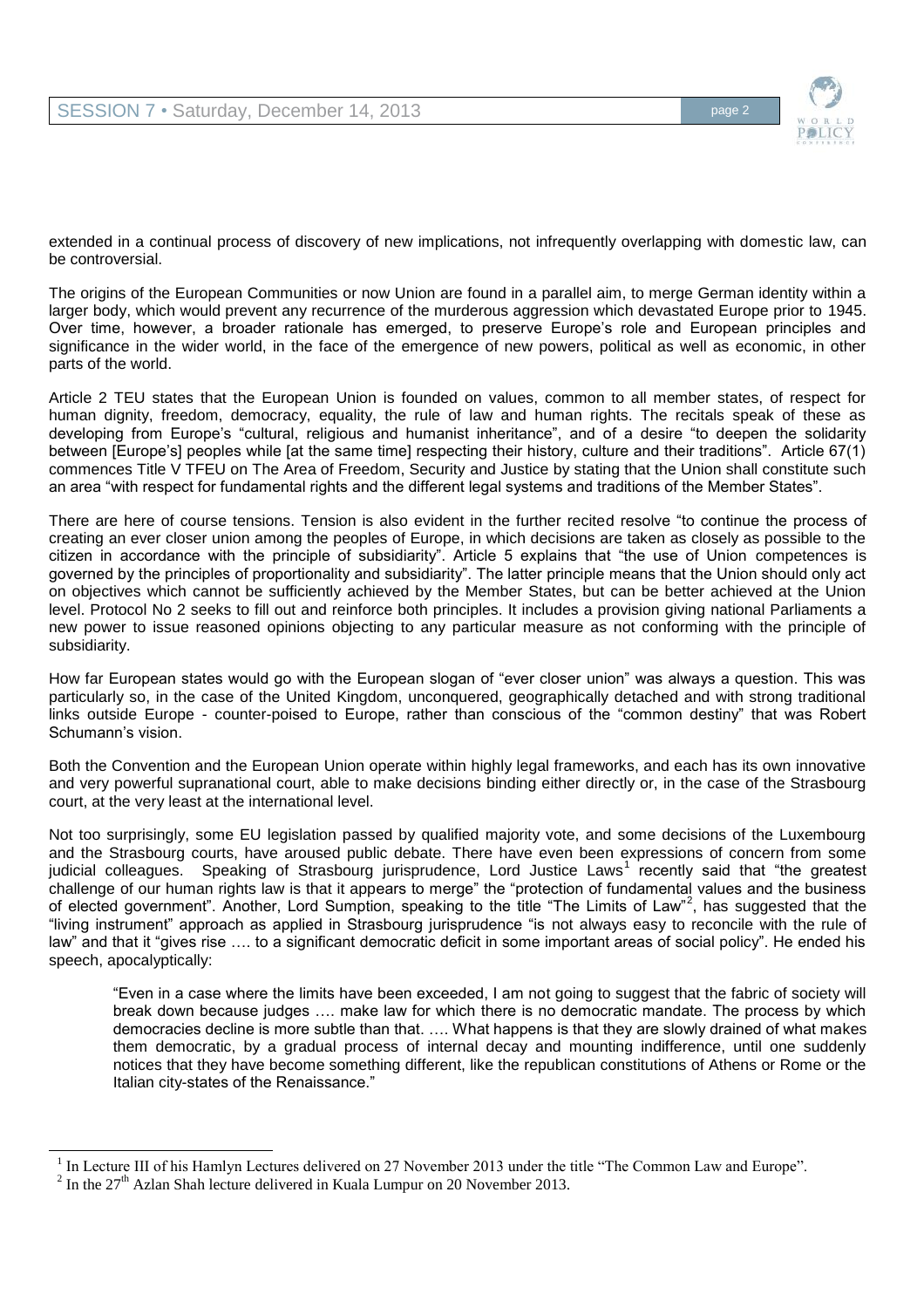$\overline{a}$ 



In fact, the British common law system has been almost alone in the world in operating on a pure principle of Parliament sovereignty, unconstrained by any written constitution. Written constitutions, containing fundamental rights chapters, exist in most countries, including virtually every former British territory given independence by the Westminster Parliament. Law exists as a basis for social activity and to constrain the activities of errant minorities. The fundamental rights chapters of constitutions are there for the very purpose of constraining the activities of majorities. History contains some sobering reminders of the ability of elected majorities to perpetrate unfairness and injustice. The Human Rights Act 1998 was passed by the United Kingdom Parliament for the very purpose of giving domestic effect to the Convention rights. It is a constitutional (with a small 'c')' instrument bringing the United Kingdom much closer to the majority of other countries in this field. Parliament has decided that judges should have the role of adjudicating upon such rights, and in exercising this role should take into account the Strasbourg jurisprudence. Judicial decision-making in this respect cannot be stigmatised as in itself undemocratic in this context, any more than it could be in the different context of *A v Home Secretary* (the "*Belmarsh*" case) [2005] 2 AC 68, para 42, in which the House of Lords held the detention of aliens without trial unjustifiably discriminatory.

There is of course scope for argument about what counts as fundamental. And there may be doubts about the wisdom of some more extended interpretations. Lord Sumption's approach would limit the judicial role to "cases of real oppression and … the truly fundamental", leaving other matters to be dealt with at a political level. It is not clear to me how far his counsel of restraint is associated with the fact that the Strasbourg court operates independently of any legislature with direct ability to modify its decisions. But, on any view, what is "truly fundamental", or what is appropriate for political rather than legal resolution, must be a matter of judgment, and to some extent perhaps philosophy<sup>3</sup>.

Underlying attitudes to Europe and concerns about identity and self-determination may affect this judgment. I have heard it said that, when the Strasbourg court disagrees with a decision taken in France, the blame in France is directed at the French decision-maker, whereas, in the United Kingdom, it would be directed at the Strasbourg court. But all courts are aware of limits to their competence or suitability to resolve some important issues - e.g. relating to the allocation of resources – as well as of the need to have regard to the choices of institutions elected or entrusted with public functions. At the international level, this is also reflected in the margin of appreciation; and the Strasbourg court has given real weight to this and to member states' evaluation of local circumstances in significant recent decisions<sup>4</sup>. The potential for good in fundamental rights provisions at a European level ought not to be ignored. Nor should we think that we are the only country whose lay or legal population feels from time to time strongly about some decisions.

In relation to the United Kingdom, the Convention and Strasbourg case law has over the years led to the removal of sentencing discretion from the executive, the lifting of the ban on homosexuals in the armed forces, the ending of detention without trial of aliens suspected of terrorist involvement, prevention of deportation of aliens who would if deported face a real risk of torture or inhuman treatment or of a flagrantly unfair trial and the state being held responsible for complicity in illegal rendition and torture abroad. The domestic effects of decisions reached in some of these areas may sometimes pinch, but it is difficult to regard it as unforeseeable that a court, established by consent of European states to give effect to the Convention, should reach them. At the international level, the Convention has also been a positive inspiration for - and an impetus for lifting standards of treatment of - Europeans across the wider continent.

Similarly, and without becoming too political – or falling into the fallacy post hoc, ergo propter hoc - the European Union and its predecessor Treaties have seen Europe experience fifty years of, basically, peace, weaving an unprecedented net of governmental and institutional collaboration between its component states and offering inspiration and

<sup>&</sup>lt;sup>3</sup> Mr Justice Sopinka observed in the Canadian case of *Rodriguez v Attorney General of British Columbia* (1993) 3 SCR 519, 590 that there is "a good deal of scope for personal judgment" and care is needed that the principles of fundamental justice are not "in the eye of the beholder only".

<sup>4</sup> E.g. in the Grand Chamber decisions in *Taxquet v Belgium* (926/05) (16.11.2010) (the Belgian jury case), *Lautsi v Italy*  (30814/06) (18.03.2011) (the Italian crucifix case), *von Hannover v Germany* (40666/08 & 60641/08) (07.02.2012) (privacy) and *Austin v United Kingdom* (39692/09, 40731/09 & 41008/09) (no deprivation of liberty involving in the kettling of demonstrators by police in Oxford Circus – a decision reached by a majority of 14 to 3 that might have gone the other way without causing surprise).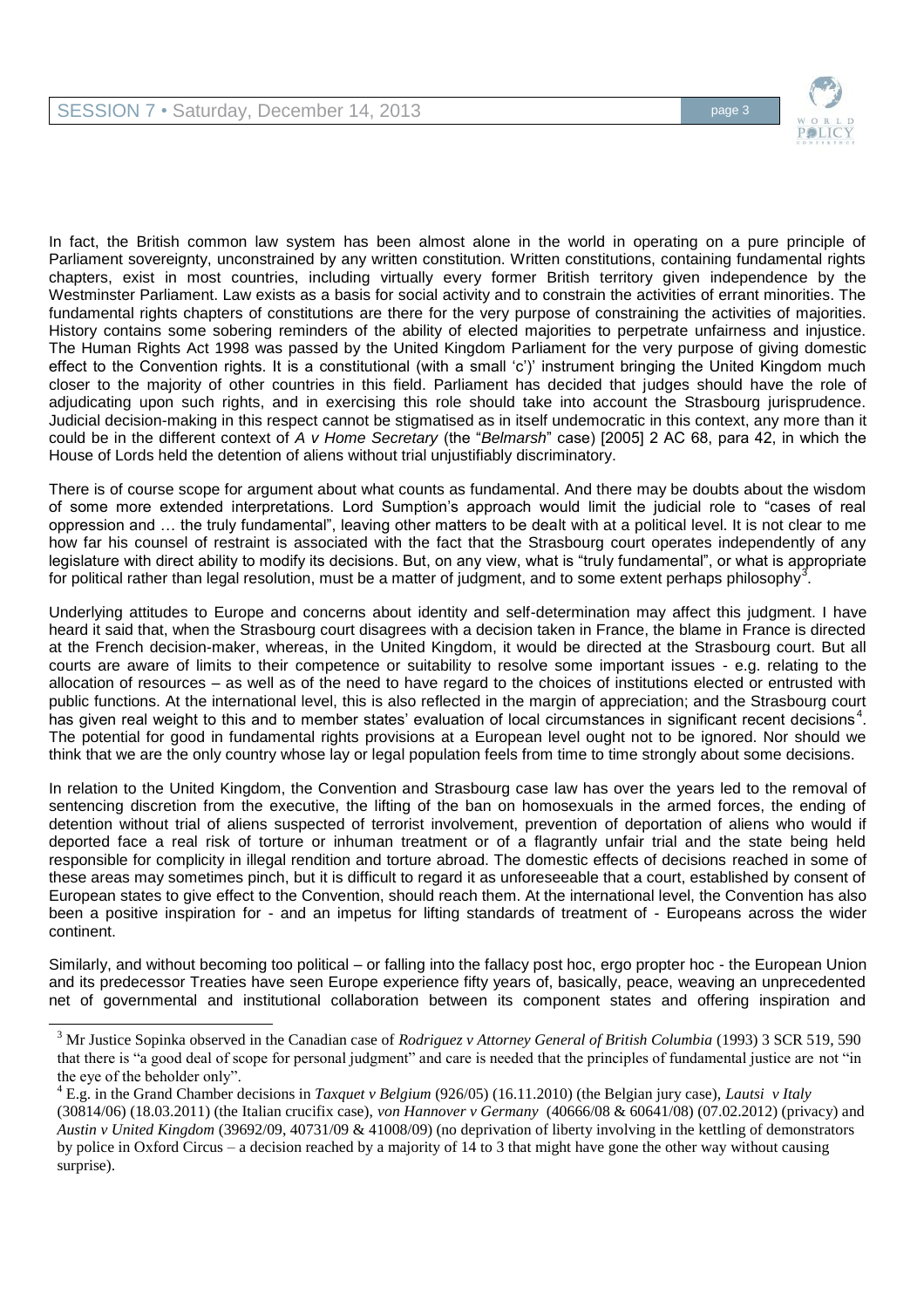

assistance to emerging democracies around the Union's periphery, and developing what has been described as an "intermediate" sphere of largely majoritarian cooperation, which makes Europe more than its governments or its institutions<sup>5</sup>. The Union has developed a common internal market, a high level of consumer and environmental protection and important measures enabling the different legal systems of Europe better to interact.

At the same time, it is unsurprising to find concerns about supranational invasion of areas of law previously seen as quintessentially national. National identities remain strong within Europe - in the case of older established states, perhaps stronger than in the case of some of the newer democracies, which are glad to be part of a wider supportive Europe. Taking the UK, the European flag does not fly over Whitehall buildings (which happen to include our Supreme Court), as it does in other European capitals. And European courts and law seem to become a target of sections of the press - without any distinction being necessarily drawn or perhaps sometimes even understood between Brussels and Luxembourg on the one hand and Strasbourg on the other. Unfortunately, the current Eurocrisis, which can only be resolved by cooperation between EU countries, also has some effects of increasing nationalistic sentiments and anti-European feelings.

Concerns about supranational invasion operate at various levels. At one level, practitioners regret the loss of sensitive principles worked out in practice over decades, if not centuries, in favour of sometimes ill-drafted and mechanistic solutions achieved by compromises at a European level. Professor Trevor Hartley wrote in 2005 an article entitled "The European Union and the Systematic Dismantling of the Common Law of Conflict of Laws"<sup>6</sup> . But Europe's activity in the area of conflict of laws has been with the admirable purpose of ensuring the smooth working together of different European legal systems – by enabling individuals and companies to predict which law and which court within Europe would resolve any issues arising between them. Admittedly, the Commission went too far in then proposing that the same principles should be imposed on all EU countries in respect of all litigation coming before their courts, whether it had anything to do with Europe or not (apart from the fact that parties had chosen to litigate here or had been able to sue or be sued here). That proposal was however seen off by opposition in a number of EU states. In legal matters, Europe has in my experience had a record of acting quite consensually, and not over-riding the interests of at least the large member states like the UK.

In other areas - internal market and consumer and environmental protection for example – Europe has intervened not just to ensure that different systems co-operate well, but to harmonise substantive legal principles across members states. This can of course be more controversial – so much so that the Commission now proposes to legislate not by replacing national substantive law, but by offering a parallel optional legal system operating in each EU state for sales or for insurance contracts. This addresses concerns about the imposition of untested and artificial systems, though whether the development of such a parallel system will prove successful or worth the time and money involved is a different matter.

One problem for the common law about any developments which supersede existing law is their potentially isolating effect in relation to the rest of the world. In the other common law countries - Australia and New Zealand and those vibrant Far East commercial and legal centres, Hong Kong and Singapore - English common law has traditionally been influential. Now one hears (as a concealed selling point in the case of Hong Kong and Singapore) that English common law is treading a path of its own, losing touch with that of its old pupils.

Another level at which concerns are sometimes expressed about European legal developments is the basic democratic level. The existing European structures are presented as remote from those affected by their activities; and as reaching decisions independently of, and sometimes in disregard of, the wishes of the peoples of Europe. In a recent  $\text{talk}^7$ , the legal adviser to the Council of Ministers, Hubert Legal, noted that

"What matters most to make judges legitimate, in our European tradition where they are not elected, is that their ability to deliver judgments that are, in form and substance, socially acceptable – not in the populist

 $\overline{a}$ 

<sup>5</sup> The word "intermediate" comes here from Luuk van Middelaar's study *The Passage to Europe*, which won the European Book Prize in 2012.

<sup>&</sup>lt;sup>6</sup> International and Comparative Law Quarterly, volume 54 (2005), pp. 813–828

 $<sup>7</sup>$  Given under the heading of "The Future of the Union's policy for justice" on 21 November 2013.</sup>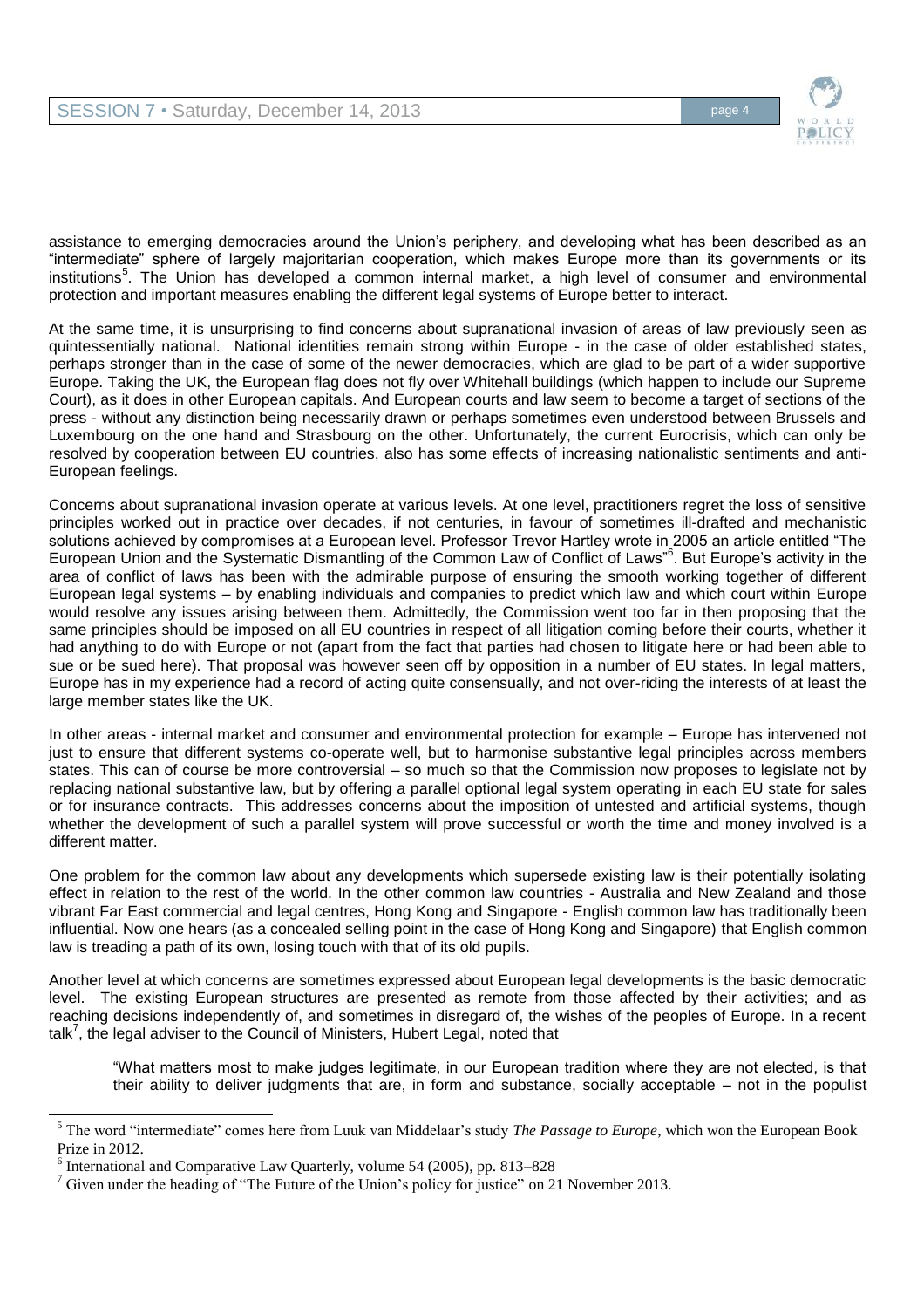

sense of the emotional reactions of social groups but in the global sense of the permanent and essential character of a society of shared values".

The relationship between European judges and the peoples of Europe is therefore a particularly delicate one. Decisions extending by way of interpretation the ambit of the rights protected under the Human Rights Convention are effectively impossible to reverse, however strong a popular feeling there might be about them, since changing the Convention requires unanimity.

EU legislation is agreed by a process with greater democratic elements which is however still fairly remote from the peoples of Europe. A Commission proposal is followed by detailed negotiations level within the Council of Ministers. This acts since the Treaty of Lisbon in a form of co-partnership role with the European Parliament, which however rarely attracts public interest or votes. National Parliaments to a greater or lesser degree scrutinise their national ministers' activities on the Council of Ministers.

Recently our far from Eurosceptic Attorney General, Dominic Grieve QC MP, delivered a frank attack on the process by which the Commission brings forward some legislative proposals, accusing it of unacceptable and "aggressive" exploitation of the rules to "side-step" opt-outs negotiated by EU member states. He said: "It conveys the impression of an intellectual game designed to subvert the agreements which Ministers, answerable to electorates, entered into in good faith." In practice, however, the European Council or Council of Ministers can and often does act as a counterweight to such risks. Hubert Legal in his recent talk probably expressed the Council of Ministers' likely attitude to Commission proposals to address problems in national justice systems under the single market provisions of the Treaty (where the UK has no right not to opt in), rather than under Title V on Freedom Security and Justice (where the UK does have a right not to opt in). He said "There is quite enough work on the table by virtue of Title V not to look for parallel tracks or to precipitate matters in a way that might render ownership or even simple acceptance well nigh impossible".

As to the Treaties and measures agreed under them, the long-established jurisprudence of the European Court of Justice is that it is the final arbiter of both their scope and their effect. The European Court of Justice has had a very important part in the consolidation of European legal principles across our single legal space. This Court's approach to interpretation is heavily teleological, with results sometimes surprising for lawyers used to attaching weight to the legislator's precise words. Its interpretations of the Treaties are difficult to reverse, although its decisions on individual measures can sometimes be redressed or ameliorated<sup>8</sup>. Its jurisprudence even occasionally tempts reactions in national legal circles paralleling that of Dominic Grieve in relation to EU legislation.

In *Test Achats v Conseil des ministres* (Case C-236/09) the European Court of Justice famously decided that motor insurance premia must be the same for men and women. The lesson a Commission official drew from this decision was that "the Court will show less tolerance towards clumsy political compromises expressed in self-contradictory legislative rules". Vice-President Reding endorsed this lesson in a speech to FIDE<sup>9</sup> in Talinn on 31 May 2012. I am not concerned with the merits of the decision in *Test Achats*, but such comments do concern me. As Winston Churchill said "Democracy is the worst form of government, except for all those other forms that have been tried from time to time"<sup>10</sup>. The European legislative process may be imperfectly democratic, but it is the best we currently have; and compromise is the essence of democracy. For better or worse, European legislators have to reach compromises. As the President of the European Council, Herman van Rompuy said in his speech to this Conference yesterday, "The Union functions thanks to – is even built upon – negotiation and compromise". It would not enhance faith in the admittedly imperfectly democratic European project if the attitude expressed by the Commission's officer towards legislative choices were to gain sway.

A leading role in defining the relationship of European and national legal systems has been taken by the German Federal Constitutional Court. It has insisted on the primacy in principle of democratic oversight at a national level, while

 $\overline{a}$ 

<sup>&</sup>lt;sup>8</sup> As for example by the recent revision to the Brussels Regulation on Civil Jurisdiction and Judgments 1215/2012 of 12 December 2012, addressing problems arising from several Court of Justice decisions.

<sup>&</sup>lt;sup>9</sup> Fédération Internationale pour le Droit Européen

 $10$  House of Commons, Nov. 11, 1947.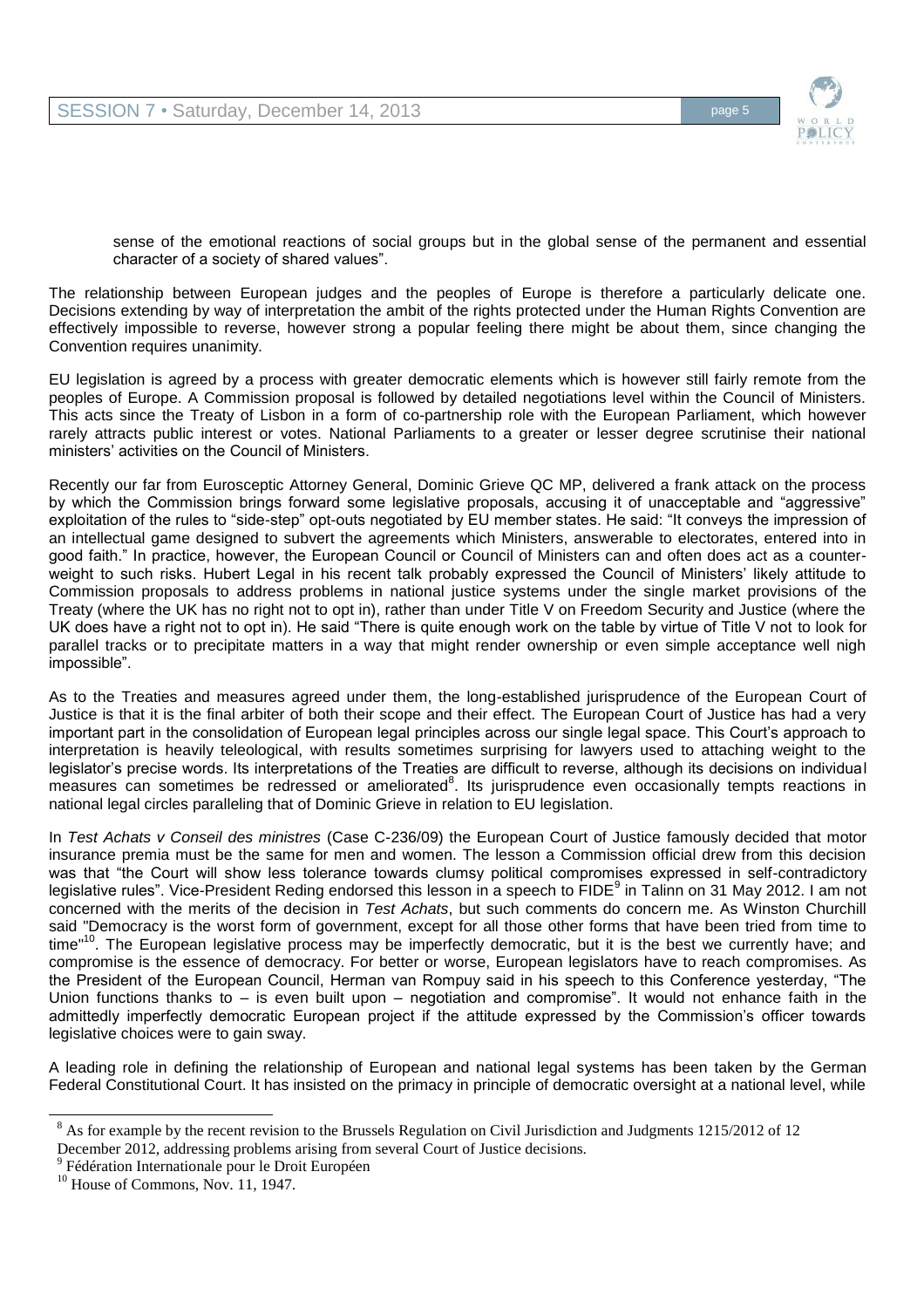

democracy at a pan-European level still remains primitive. As its Vice-President, Professor Dr Ferdinand Kirchhof, recently put it<sup>11</sup>: "a constitution which is directly based on the sovereignty of the people takes precedence over a supranational treaty which has only an indirect democratic legitimisation". But the Federal Constitutional Court has also advocated and practised a sensitive approach of mutual restraint, careful to acknowledge the role of Europe. This role is foreshadowed in the German Constitution, the Grundgesetz, itself. Article 23 proclaims the German Constitution to be "inspired by the determination to promote world peace as an equal partner in a united Europe". The Constitutional Court will thus accept and defer to European law laid down by the European Court of Justice, as long as (solange) this essentially respects German fundamental rights. The Constitutional Court has also made clear that it reserves the power to adjudicate upon the scope of application of European law under the Treaties, and to reject any decision of the European Court of Justice applying European law more widely. Other constitutional courts across Europe have followed this lead.

The European Court of Justice has from time to time nonetheless tempted adverse national reactions. This is particularly so in *Åklagaren v Hans Åkerberg Fransson* decided on 26 February 2013<sup>12</sup>. The Court was considering the sphere of application of the Charter of Fundamental Rights. Article 51 of the Charter itself proclaimed that this should only apply to member states "only when they are implementing Union law". In *Åkerberg Fransson* the Court said that this phrase was to be understood as applying wherever a state acts "within the scope of European law". On this basis, the European Court took what Vice-President Kirchhof described as a "daring step". It held that the Charter covered an issue whether Mr Fransson could at one and the same time be given an administrative fine and prosecuted for failing to comply with his duty to file a proper tax return. It did so on the basis that the tax in question happened to be VAT, which is a tax required under EU law, although the same issue would have arisen had it been a nationally based tax like income tax. In so holding, it disagreed with the submissions of the Commission and all governments that appeared before it as well as with the opinion of Advocate General Curz Villalón.

The German Constitutional Court reacted speedily and vigorously, in a decision of 24 April 2013<sup>13</sup>, and in out of court speeches by its President<sup>14</sup> and Vice-President<sup>15</sup>. The latter made clear that the Constitutional Court would regard it as beyond the European Court's powers – ultra vires – if the European Court were to apply the Charter to any legal relationship not "determined" by European law by "a legally-binding instruction for the specific case". There is therefore a potential for direct conflict between the national constitutional and European legal orders. But it will probably be avoided if, as both the President and Vice-President counsel, the European Court of Justice engages in the constructive dialogue which they invite.

The British position is strikingly different. Parliament by the European Communities Act 1972 stipulated that all rights, powers, liabilities, obligations and restrictions arising by or under the European Treaties "are without further enactment to be given legal effect or used in" the UK. This gives rise to a paradox. Having so stipulated, no explicit constitutional buttress remains against any incursion by EU law whatever. Indeed, the 1972 Act has itself been given a constitutional status lifting it above ordinary statutes. The ordinary rule that a subsequent inconsistent statute impliedly overrules an earlier has no application to it: Thoburn v Sunderland C. C. (the "Metric Martyrs" case)<sup>16</sup>.

There are therefore few limits to the dominance of EU law. One recently acknowledged limit concerns the meaning in a domestic context of "the Treaties". In *Assange v Swedish Proscecution Authority<sup>17</sup>*, and again in *Bucnys v Ministry of Justice, Lithuania*<sup>18</sup>, the Supreme Court noted that the 1972 Act expressly excluded measures agreed in the field of criminal law under the old third pillar of the former TEU. Another is that there are other constitutional statutes, such as Magna Carta, the Bill of Rights 1989, the Act of Union 1707 and the Human Rights Act 1998, which (it might be

 $\overline{a}$ <sup>11</sup> In a speech entitled "Cooperation between National and European Courts".

<sup>&</sup>lt;sup>12</sup> Case C-617/10.

 $^{13}$  No 31/2013.

<sup>&</sup>lt;sup>14</sup> In his Sir Thomas More lecture on "European Integration and the Bundesverfassungsgericht" delivered in Lincoln's Inn,

London on 31 October 2013.

<sup>&</sup>lt;sup>15</sup> In the speech mentioned in the last but one footnote above.

 $^{16}$  [2003] QB 151

<sup>&</sup>lt;sup>17</sup> [2012] UKSC 22, [2012] 2 AC 47.

<sup>&</sup>lt;sup>18</sup> [2013] UKSC 71, [2013] 3 WLR 1485.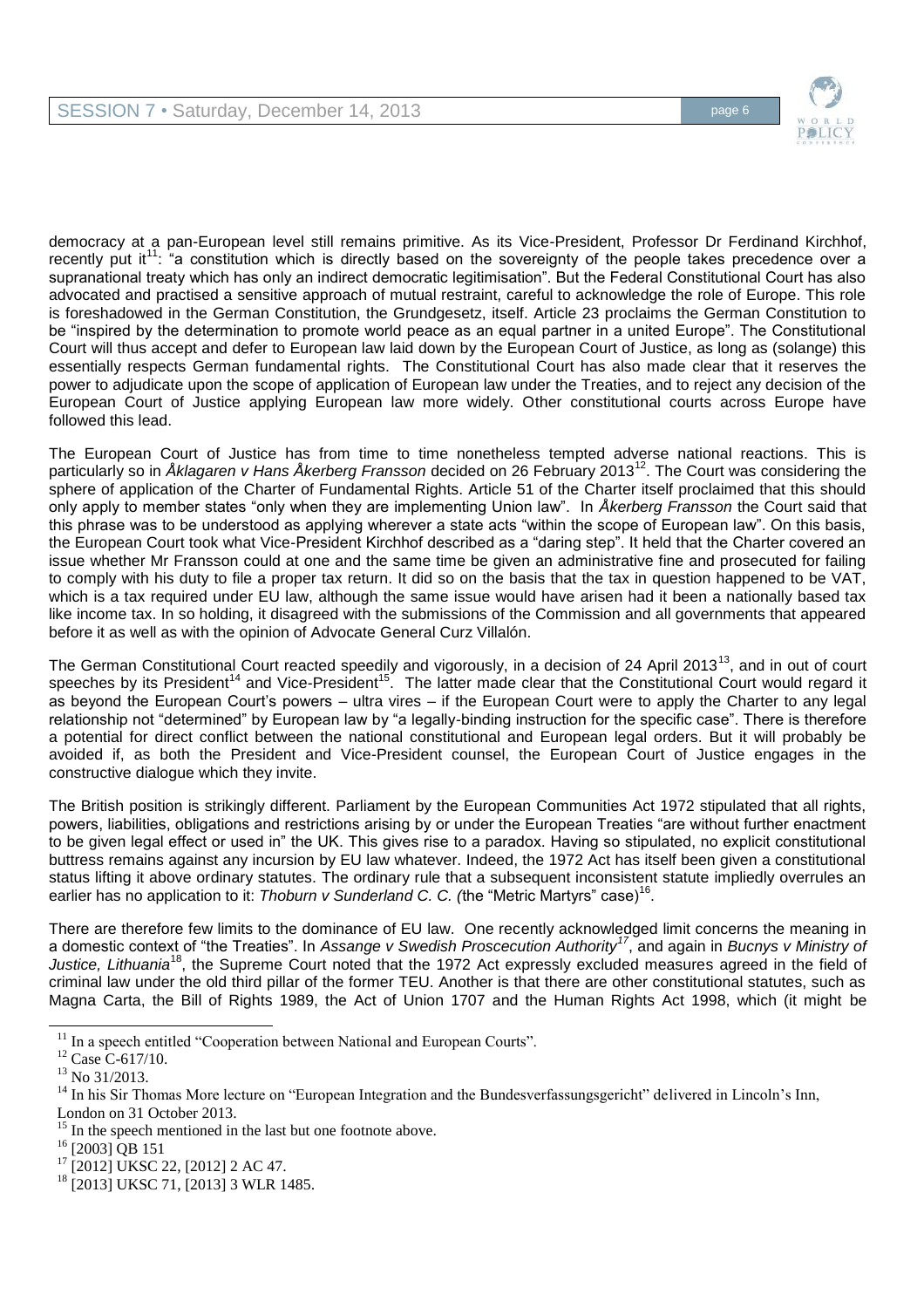

argued) cannot themselves have been intended to be affected by the 1972 Act. A third point is that, even before the Human Rights Act, common law courts were in the process of developing a concept of fundamental common law right, to which some special preference might in this context also be given. But, if and so far as these limitations exist, they are self-evidently less effective deterrents to European pro-activity than those which a country with a written constitution possesses.

In relation to the European Convention on Human Rights, the legal position is more subtle. First, the principle of Parliamentary sovereignty is more clearly preserved. The Convention rights only apply to the extent that they are not incompatible with primary legislation. If they are incompatible, all that domestic courts can do is declare this, by an order which does not itself change British law, but leaves Parliament free domestically to re-consider its stance. That is the position arrived at in relation to the vexed issue whether any prisoners should have the right to vote in the UK. The present legal position has been declared incompatible with the Convention by a domestic judgment, and it is up to Parliament to decide on what to do. Second, domestic courts are by the 1998 Act given a wide power and duty of corrective interpretation, which enables then to reshape the precise wording of legislation to meet the Convention rights, so long as they do not go outside the spirit or against the grain of the legislation. Thirdly, however, domestic courts are under the 1998 Act not bound by decisions of the European Court of Human Rights. We are bound simply to take such decisions into account, not to follow them. We do usually follow any clear line of Strasbourg jurisprudence, especially when it is found in a Grand Chamber decision. But we have disagreed with a quite clear line of section decisions, after which a Grand Chamber has been prepared to re-consider and modify its jurisprudence. The best example of this is *R v Horncastle<sup>19</sup>*, where the Supreme Court refused to accept the Strasbourg jurisprudence according to which it appeared a conviction could never be founded on hearsay evidence which was the sole or decisive reason for the conviction. In *Al-Khawaja and Tahery v UK<sup>20</sup>* the European Court of Human Rights modified its former jurisprudence.

The EU's increasing interest in fundamental rights is not matched by a similar flexibility. Subject to whatever effect may attach to Protocol No 30 negotiated by Poland and the United Kingdom, domestic courts have to accept the scope and interpretation which the Luxembourg court puts on the meaning of rights contained within the Charter of Fundamental Rights which applies, as I have said, "when they are implementing Union law". That is no doubt part of the background to the German Constitutional Court's reaction to *Åkerberg Fransson*. The Commission recently floated the idea of making the Charter binding when states implement not just EU law, but any law. The Charter would then become the equivalent of the fundamental rights chapter of a written constitution for Europe. But there is no prospect whatever of this happening in the near future.

I have focused on the inter-relationship of national and European law and legal systems. Before concluding I should note briefly how intensely relevant wider international law has become for domestic judges, at least outside the USA. Both formal instruments like the UN Charter and the Torture Convention, as well as softer legal instruments like the Universal Declaration of Rights and reports of the UN Human Rights Council and decisions of other international courts such as the Inter-American Court of Human Rights are all examined and can be influential in domestic proceedings. Conflicts may arise between different legal orders, but in the absence of any over-arching world jurisdiction these are of a different and milder nature to that capable of arising within Europe.

National legal systems have local support and are a focus of national loyalties. Even if some would identify some of the reasons as conservatism or tribalism, de Toqueville was right 200 years ago to say that:

"Decentralization has, not only an administrative value, but also a civic dimension, since it increases the opportunities for citizens to take interest in public affairs; it makes them get accustomed to using freedom."

In matters which relate to legal relations, this is bound to mean differences in law. We already see these increasingly with the devolution models which have been adopted for Scotland, Northern Ireland and Wales within the UK. These are models based on subsidiarity and they reflect the overlapping and enriching identities that the peoples of Europe and its member states enjoy.

l

<sup>19</sup> [2009] UKSC 14, [2010] 2 AC 373.

<sup>&</sup>lt;sup>20</sup> Applications 26766/05 and 22228/06.